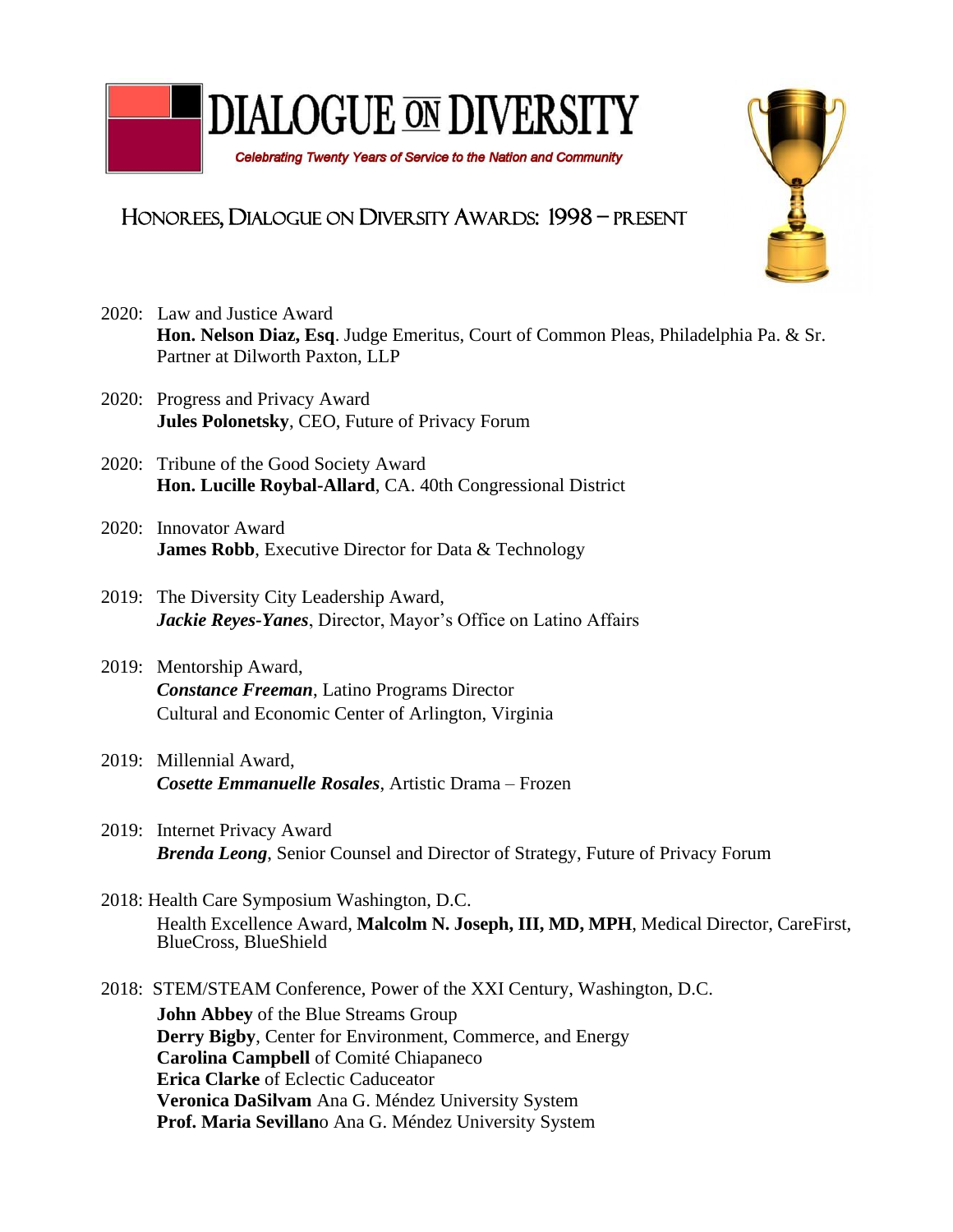**Melbaliz Santiago** of the Ana G. Méndez University System **Hem Dhakal** of the Barbara Chambers Children's Center **Francisco Escobar**, ASIS,Inc. **Saa Fillie**, Wangoh Dynamics Technologies, Inc. **Endurra Gevan** of International Business Kids **Gwendolyn Green**, Alphabet Challenge **Brooke Guthrie** of BDD **Mark Johnson** from Columbia University **Rafael Hernandez** of Morrison and Foerster, LLP **Narcisse Kouatchou** of Amazon **Alicia C. ("AC") Lane** for TechBridge Girls **Marc Littlejohn** from the commercial giant Walmart **Samuel Nixon, Jr**. of Humble1 **Paula Orellana**, of the National Life Group **Theodore Panglao** from Washington's National Gallery of Art **Carmen Pastor**, head of Fuerza contra Alzheimer's **Silvia Rathell** ( Rathell Enterprises, Inc.) **Carmen Rojas Luke** representing the Hispanic Business Foundation of Maryland **Masipula Sithole**, of Rhythm for Recovery **Gary Smith** of the IVY Planning Group **Cecilia Williams** from the Virginia Latino Advisory Board **Maria Yang** of the Organization of Chinese American Women. **Harris Baylin,** SMOB Candidate, Wheaton High School

- 2017: Entrepreneurship/IT Conference, AT&T Forum, Washington, D.C. Diversity Award: *S. Jenell Trigg,* CIPP/US, Member at LermanSenter, PLLC
- 2017: Health Care Symposium, National Council of La Raza, Washington, D.C. Trailblazer Award: *Hon. Ra*ú*l Grijalva*, U.S. House of Representatives, Arizona
- 2016: Entrepreneurship/Information Technology Conference, Terrell Place, Washington, D.C. Americas Award: *Julie Chavez Rodriguez*, Deputy Director of the White House Office of Public Engagement
- 2016: Health Care Symposium, Washington, D.C. Health Leadership Award**:** *Ysabel Durón,* Founder, Latinas Contra Cancer, San Jose, CA Community Leadership Award: *Connie Cordovilla*, American Federation of Teachers
- 2016: Women's History Month Colloquium, Washington, D.C. Trailblazer Award: *Carmen Delgado Votaw*

2015: Dialogue on Diversity Quarter Century Awards, Washington, D.C. Health Leadership Award: *Malcolm N. Joseph, III, MD., MPH, CareFirst, BlueCross, BlueShield* Information Technology Privacy Leadership Award: *Frank Torres, Microsoft* Medical IT Privacy Award: *Deborah C. Peel, MD, Patient Privacy Rights*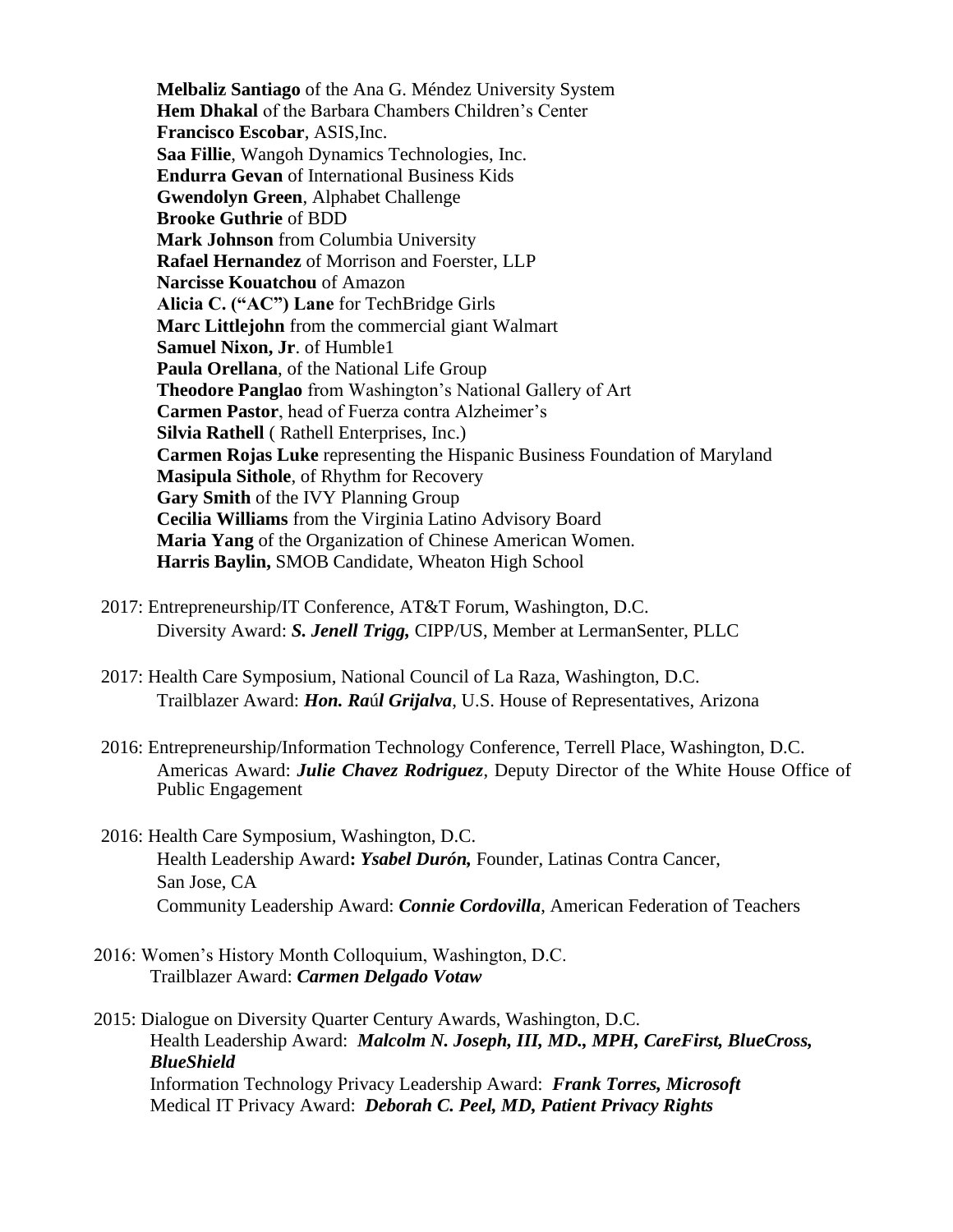Community Leadership Award: *Andrew Gelfuso, Vice President, TCMA, Ronald Reagan International Center* Higher Education Excellence Award: *Ana G. Mendez University System, Hon. Antonio Monroig, Esq.* Education Leadership Award: *Cesar Moreno Perez, American Federation of Teachers* Enterprise of the Year Award: *D&P Creative Strategies, Ingrid Duran & Catherine Pino*

2014: Health Care Symposium, Washington, D.C.

The Health Leadership Award**:** *Elena Rios, MD, MSP. President/CEO, National Hispanic Medical Association* The Health Equity Award: *Marcos Pesquera, Center for Health Equity and Wellness* The Community Health Award: *Elaine H. Ellis, Community Health Partnership*

## 2014: Women's History Month Colloquium, Washington, D.C. Trailblazer Award: *Maria Cardona, Dewey Square Group* Legacy Award: *Sewall Belmont House and Museum*

2013: PRESENTATION ON DOMESTIC VIOLENCE AWARENESS/IMMIGRATION, WASHINGTON, D.C. Trailblazer Awards*:* **Rosie Hidalgo, Casa de Esperanza, National Latin Network** **Lynn Rosenthal, White House Advisor on Violence Against Women** 

2013: PRESENTATION AT AMERICAN FEDERATION OF TEACHERS, WASHINGTON, D.C.

International Award: **Rita DiMartino** Liberty Award: **Julieta Garibay** *Health Leadership Award:* **Hon. Donna M. Christian Christensen, U.S. Delegate of the Virgin Islands** Trailblazer Awards*:* **Teresa Nino, Director, Center for Medicare Medicaid** and **Mayra Alvarez, Director, Public Health Policy, Dept. of Health and Human Service** Young Entrepreneur Award*:* **Carla Briceno, Bixal**

2012: Health Leadership Award Honoree: **Hon. Grace Napolitano, U.S. House of Representatives**

2011: Health Leadership Award Honoree: **Hon. Lucille Roybal-Allard, Chair, Health Committee, U.S. House of Representatives**

 Celebrating Local Leadership: **Angel Luis Irene, Director, Vida Senior Center Susan Russell, Life Skills**

## 2010: WASHINGTON, D.C.

*Kaiser Permanente, Mid Atlantic,* The Corporate Health Care Award; *Bettie Baca*, The Civic Leadership Award; *Rodrigo Leiva*, The Civic Leadership Award.

2008: PRESENTATION AT LA TASCA, WASHINGTON, D.C. Global Diversity Award: **Theresa Alvillar-Speake** Entrepreneurial Achievement Awards: **Veronica Cool, Monyka Berrocosa**, and **Shelonda Stokes**

2007: PRESENTATION AT HALL OF THE AMERICAS, ORGANIZATION OF AMERICAN STATES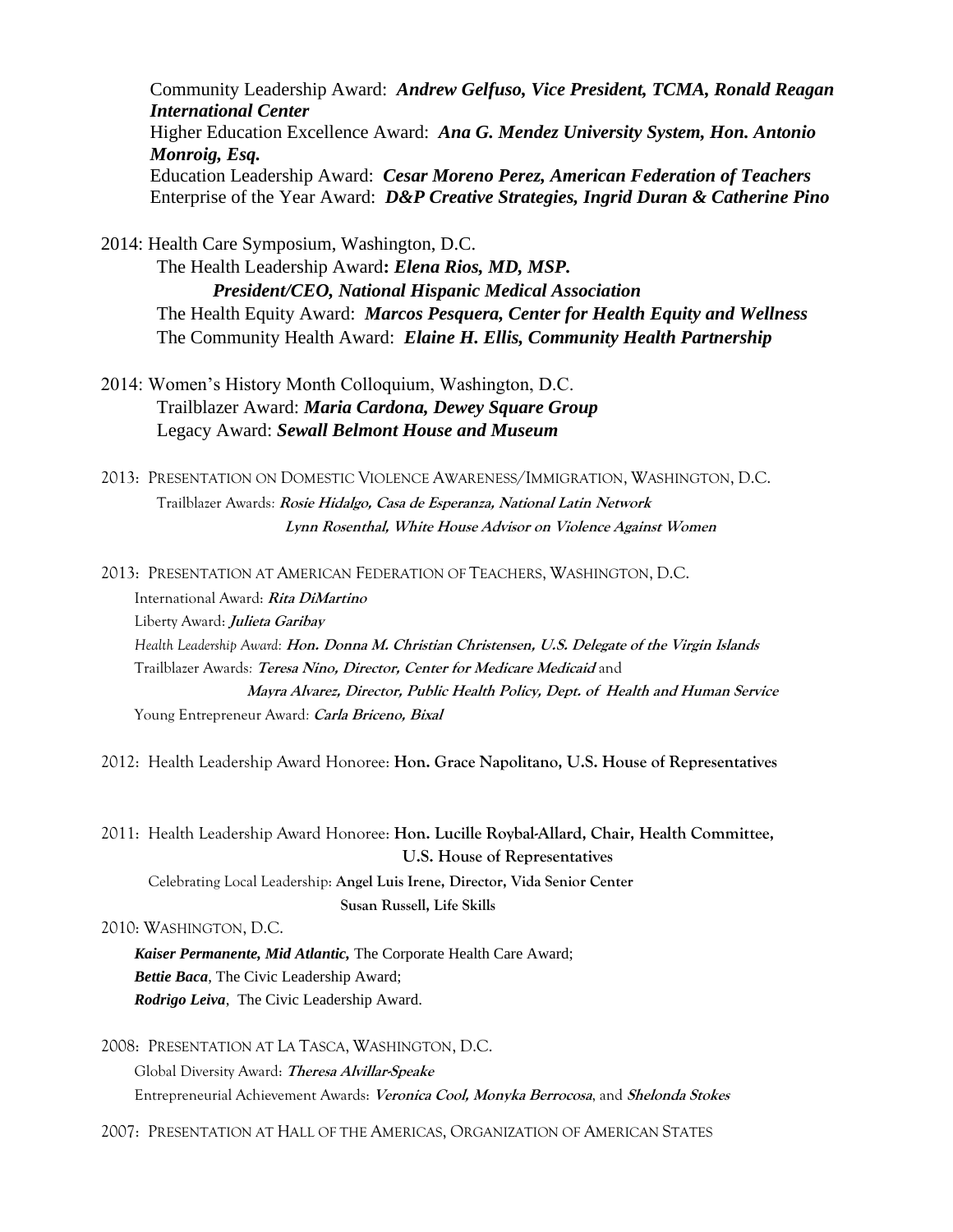Corporate Award: *League of United Latin American Citizens* and*Washington Savannah River Company* Americas Award: *Ms. Janet Murguia***,** President of the National Council of la Raza Mentorship Awards: **Abiodun Koya** Entrepreneurial Achievement Award: **Wafa Kanan**, Publisher ALO Yayati Trailblazer Award: **Ms. Michèle Duvivier Pierre-Louis,** Port au Prince, Haïti and **Dr. Ted Mala**, Alaska International Award: *Hon. Bonnie McElveen-Hunter,* former Ambassador to Finland and now Chair of the American Red Cross

2006: PRESENTATION AT HALL OF THE AMERICAS, ORGANIZATION OF AMERICAN STATES

Corporate Award: **Citibank**; accepted by Keith Wright, Vice President, Community Affairs Freddie Mac Katrina Award: **Myra Magee**, Pride and Hope Ministry, Angie, Louisiana Entrepreneurial Achievement Award, **Sonia Marie De Leon de Vega,** Santa Cecilia Orchestra, Los Angeles Mentorship Awards: **Rynthia Maning Rost,** GEICO, Washington, D.C.;  **Valley Economic Development Center**, Van Nuys, California, accepted by its President, Roberto Barragan Technology Mentor Award: **Jeanette Prenger**, ECCO Select, Kansas City, Missouri Trailblazer Award: **Rep. Hilda Solis,** California Diversity Awards: **Vivian Shimoyama,** Breakthru Unlimited, Manhattan Beach, California Liberty Award: **Zainab al-Suwaij**, President, American Islamic Congress

2005: PRESENTATION AT STATUARY HALL, ORGANIZATION OF AMERICAN STATES

Entrepreneurial Achievement Award, **Anu Shukla,** RubiconSoft, **Sylvia Medina**, North Wind, Inc. Technology Mentor Award: **Nina Vaca**, Pinnacle Technical Resources, Inc. Trailblazer Awards: **Hon. Carol Robles Roman,** Deputy Mayor for Legal Affairs, New York City  **Dr. Cristna Beato**, Acting Assistant Secretary for health, DHHS Global Diversity Award: **Gus Siekierka**, Computer Sciences Corporation Lifetime Achievement Award: **Hon. Luigi Einaudi**, retiring Assistant Secretary General, Organization of American States Liberty Award: **Women's Alliance for a Democratic Iraq**, accepted by Ms. Basma Fakry 2004 PRESENTATION AT HALL OF THE AMERICAS, ORGANIZATION OF AMERICAN STATES Corporate Award: **Freddie Mac** Mentorship Awards: **Dr. Ana Nogales**, Nogales Psychological Counseling; **Mary Barrientos**, Housing Authority, City of Los Angeles

Entrepreneurial Achievement: **Rita Rivas**, A/Del.; **Wanla Cheng**,

Global Diversity Award: **G. Winston Smith**, Microsoft Corporation

Trailblazer Awards: **Linda Alvarado**, Alvarado Construction, Denver; **Prof. Mercedes Lynn de Uriarte,** Associate Professor of Journalism, University of Texas

American Stateswoman Award: **Hon. Leila Teresa Rachid Cowles**, Minister of External Affairs, Paraguay

International Award: **Carina Perelli**, Chief, Elections Division, United Nations Liberty Award: **Shamim Jawad,** President, Aschiana Foundation, Embassy of Afghanistan

2003: PRESENTATION AT HALL OF THE AMERICAS, ORGANIZATION OF AMERICAN STATES

Corporate Award: **Computer Sciences Corporation** Mentorship Award: **Dr. Marsha Firestone**, Women Presidents' Organization Entrepreneurial Achievement: **Rebecca de Paris**, Paris Catering, Washington, D.C.  **Dr. Theresa Marshall,** Hooper Group Global Diversity Award: **Henry Hernandez**, Pitney Bowes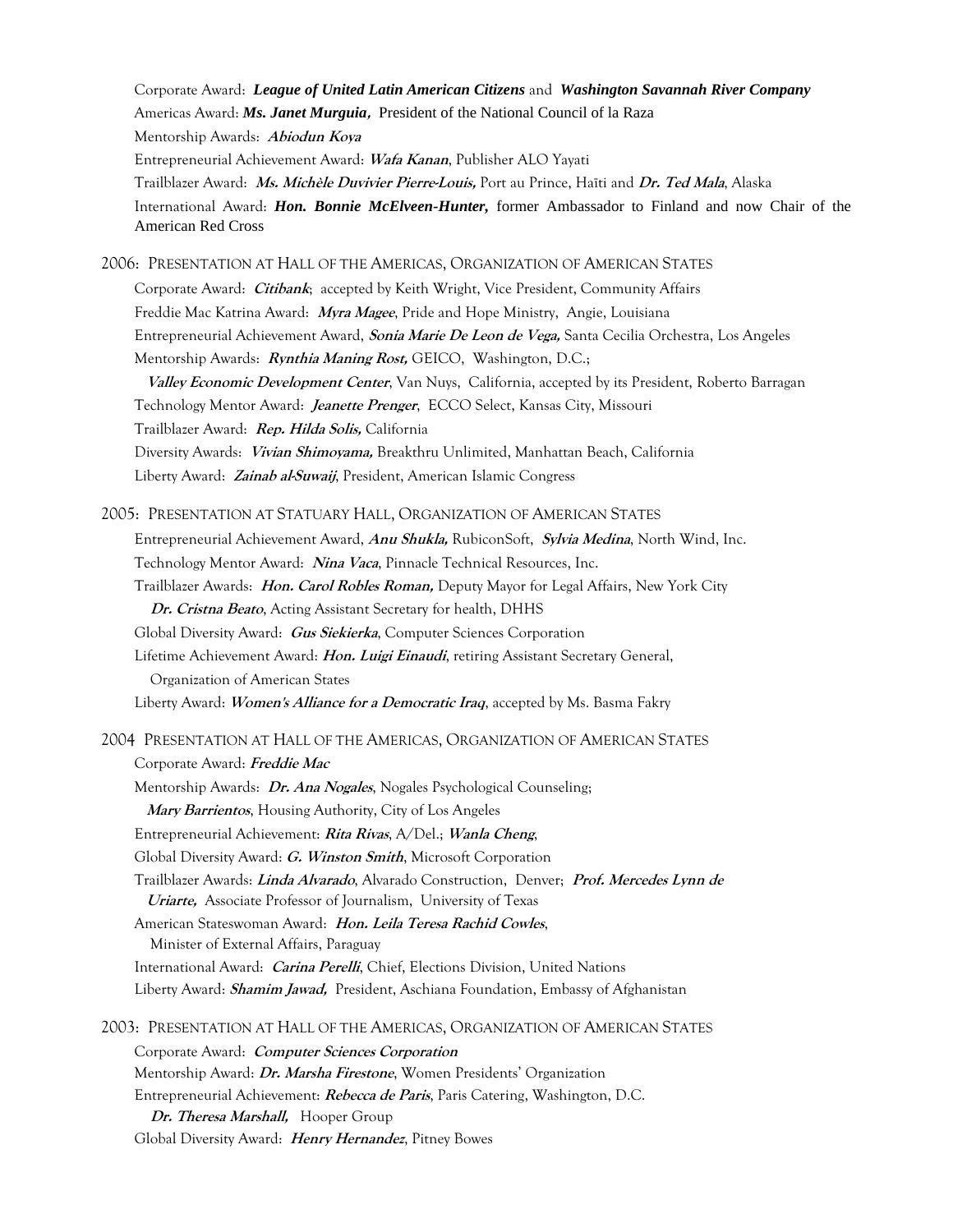- Trailblazer Awards: **Barbara Mujica**, Professor of Spanish Literature, Georgetown University; R**ebecca Contreras,** U.S. Department of the Treasury
- International Award: **Ambassador. Swanee Hunt,** Director, Women and Public Policy Program, John F. Kennedy School of Government, Harvard University, Cambridge Massachusetts Liberty Award: **Terry Greenblatt,** Israel, and **Amneh Daoud Badran**, Palestine

2002: PRESENTATION AT HALL OF THE AMERICAS, ORGANIZATION OF AMERICAN STATES

Corporate Awards: **Lucent Technologies**

- Mentorship Award: **Rosebud Hazel Brooks**, Miracles Work, Prince Georges County, Maryland; **Theresa Alvillar- Speake,** Office of Economic Impact and Diversity, U.S. Department of Energy Entrepreneurial Achievement: **Carmen Bermudez**, Mission Management and Trust, Arizona
- Trailblazer Awards: **Susan K. Neely**, Assistant Secretary, Public Affairs, Department of Homeland Security **Janet C. Ballantyne.** U.S. Agency for International Development
- International Award: **Ernestina Herrera de Noble,** Publisher of *El Clarín,* Buenos Aires, Argentina Liberty Award: **Jamila Mujahed,** Publisher, *Malalai,* Kabul, Afghanistan
- 2001: PRESENTATION AT HALL OF THE AMERICAS, ORGANIZATION OF AMERICAN STATES
	- Corporate Award: **Pitney Bowes** (by Henry O. Hernandez, Dir., Global Diversity Leadership) Mentorship: **Dr. Georgina Falu**, Universal Business and Media School, New York City
	- Entrepreneurial Achievement: **Beatriz Manetta**, Argent Associates, Inc., Edison, New Jersey;  **Libia Jaramillo,** Don Maiz, Bogota Colombia**; Anna Maria Arias**, Latina Style [award accepted posthumously by Bettie Baca]; **Suman Sorg**, Sorg and Associates, Washington, D.C.
	- Trailblazer Award: **Stacey H. Davis**, President and Chief Executive Officer, The Fannie Mae Foundation, Washington, D.C.
	- International Award: **Hon. Dr. Paula J. Dobriansky,** Under Secretary of State for Global Affairs

## 2000: PRESENTATION AT HALL OF THE AMERICAS, ORGANIZATION OF AMERICAN STATES

Corporate Award: **Ana G. Mendez University System**, San Juan, Puerto Rico Mentorship: **Profesora Ruth Arriati de Rodríguez**, Panama Entrepreneurial Achievement: **Mary Ann Elliott**, Arrowhead Space and Telecommunications, Falls Church, Virginia, **Martha Montoya**, Los Kitos Entertainment, LLC, Santa Ana, California. Trailblazer Awards: **Ida Castro**, Chair, EEOC; **Rose Ochi**, Community Relations Service, DOJ Diversity Award: **Rep. Barbara Lee,** California, 9th District International Award: **H.E. Marlene Fernández Del Granado**, Ambassador of Bolivia to the U.S.

1999: PRESENTATION AT HALL OF THE AMERICAS, ORGANIZATION OF AMERICAN STATES

Corporate Award: **Bell Atlantic, D.C.** Mentorship: **National Association of Women Business Owners, Chicago Chapter** Entrepreneurial Achievement: **Leticia Herrera**, ECI, Chicago, Illinois; **Donna Fujimoto Cole**, Cole Chemical and Distributing Company, Houston, Texas Trailblazer Awards: **Rep. Sheila Jackson-Lee**, U.S. House of Representatives, Texas; **Rita DiMartino**, AT&T

International Award: **H.E. Ivonne A-Baki**, Ambassador or Ecuador to the United States

1998: PRESENTATION AT FOYER, RAYBURN HOUSE OFFICE BUILDING